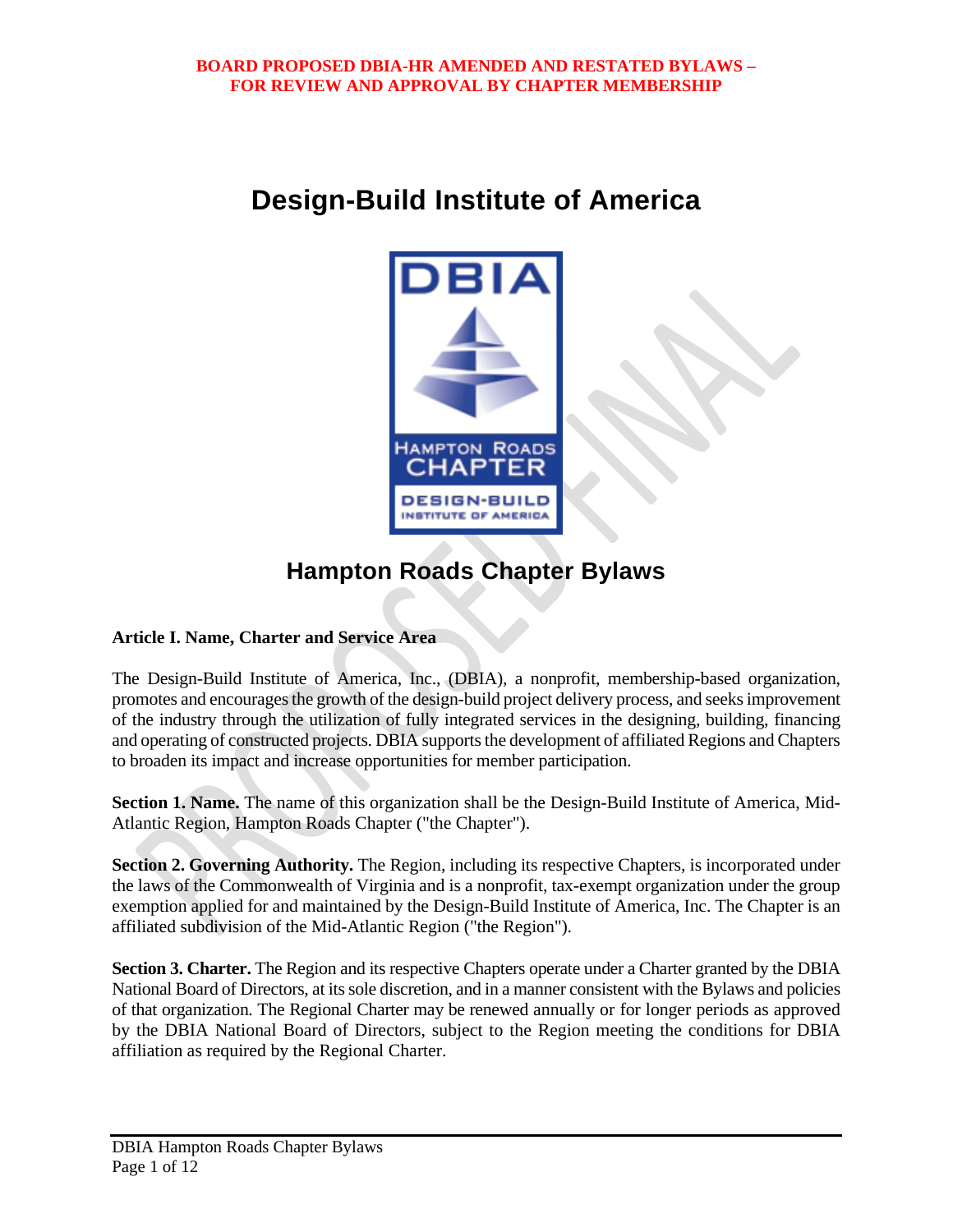**Section 4. Service Area.** The Region operates in a Service Area defined in its Charter by the DBIA National Board of Directors. The Chapter operates in a Service Area within a portion of the Region. The Chapter's Service Area is defined as Greater Hampton Roads, which includes the following cities and counties: Gloucester, York, James City, Williamsburg, Newport News, Hampton, Poquoson, Norfolk, Portsmouth, Virginia Beach, Chesapeake, Suffolk, Isle of Wight, Southampton, and Franklin. The Service Area is defined to assist the Chapter in targeting its business functions; however, it is not meant to restrict or preclude DBIA members from joining the Chapter.

# **Article II. Purpose and Objectives**

**Section 1. Purpose.** The purpose of the Chapter is to promote and support the mission and objectives of the Design-Build Institute of America, and to extend the benefits of DBIA membership within the Chapter Service Area.

**Section 2. Objectives.** The objectives of the Chapter include:

- Providing educational and networking opportunities for design and construction industry practitioners and both public and private industry owners who have an interest in the designbuild method of project delivery;
- Improving communications, understanding, and relations among all industry participants in the design-build project delivery process;
- Supporting, in the public interest, the design-build method of project delivery and integrated services through publications, public forums, government relations and legislative efforts;
- Promoting and growing the membership by obtaining new members, who exercise membership through support of Chapter as well as Region and National DBIA activities and initiatives; and
- Promoting interests and philosophies of DBIA in the Chapter Service Area through participation in public forums, Chapter Service Area programs, government relations, and activities of educational institutions, etc.

# **Article III. Membership**

**Section 1. DBIA National Members.** Designated representatives of DBIA industry partner members and individual DBIA members in good standing within the Chapter Service Area are eligible for membership in the Chapter; however, DBIA members in good standing not within the Chapter Service Area may apply to the Board for membership, which the Board, in its discretion, may approve by majority vote.

**Section 2. Chapter Membership Status.** A Chapter member "in good standing" is one that meets the qualifications as either a main, alternate, or additional contact of a DBIA industry partner member or an individual member of DBIA National and has paid Regional dues if any, as required. The Chapter shall maintain membership classifications of the Chapter's national members consistent with the classifications designated by DBIA.

# **Article IV. Hampton Roads Chapter Governance**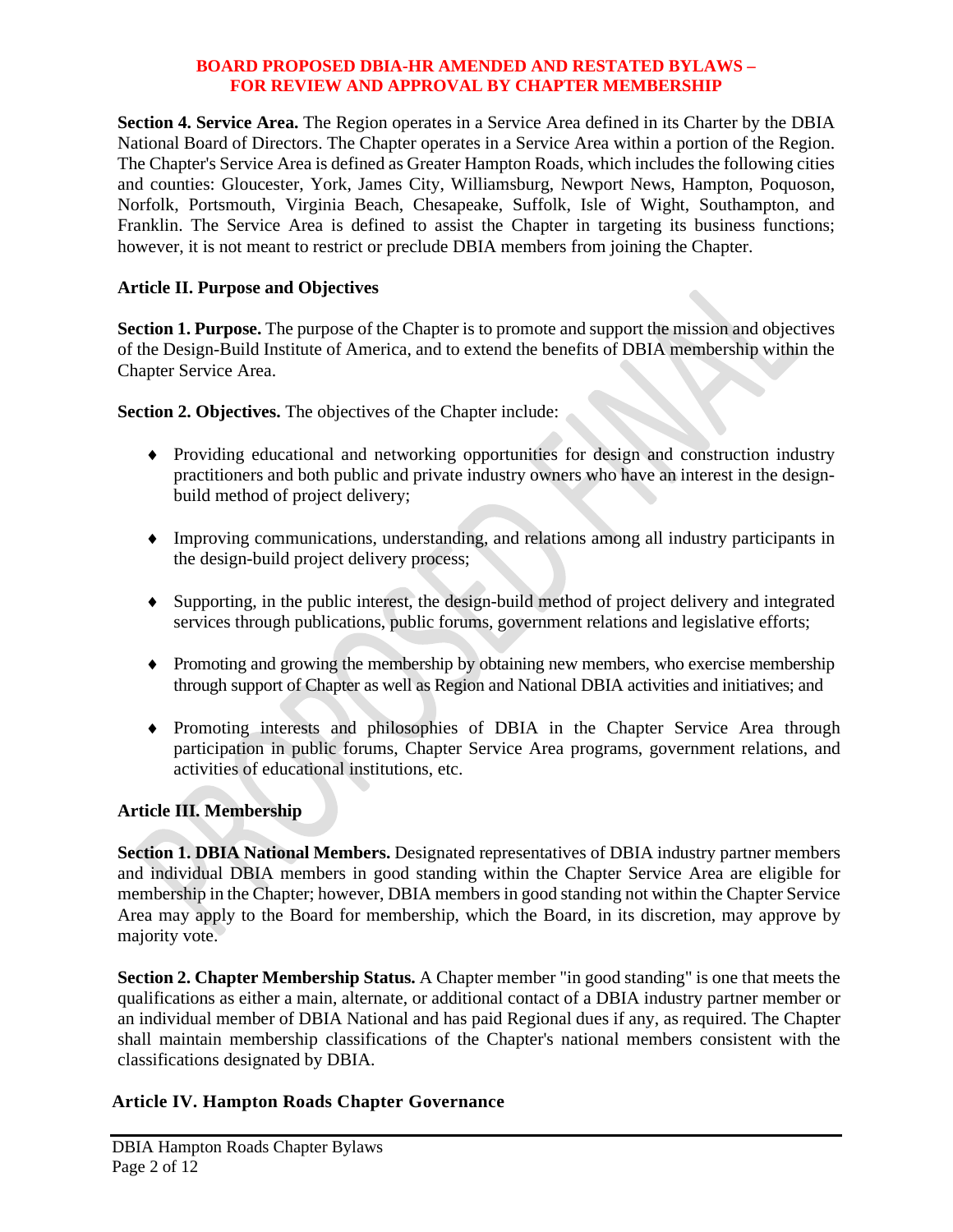**Section 1. Governance.** The Chapter shall be governed as follows:

A. The Board of Directors. The governing body of the Chapter shall be its Board of Directors (the "Board") which shall consist of the Chapter Officers, Legal Counsel, and Committee Chairpersons. The Chapter Officers are the President (also sometimes referred to as "Chairperson" of the Board), Vice-President (also sometimes referred to as "Vice-Chairperson") of the Board, Treasurer, and Secretary. The Chapter Officers form the Chapter's Executive Council. Additionally, when he or she is willing and able to do so, the immediate Past President shall be a member of the Executive Council. The Officers shall be elected as provided in these Bylaws. The Committee Chairpersons and Legal Counsel shall be appointed by the Board of Directors. Additional non-voting members of the Chapter Board may be appointed and approved by the Board of Directors as deemed necessary to carry out the business, activities and programs of the Chapter.

In addition to providing the leadership and support to encourage development and prosperity of the Chapter within its Service Area, duties of the Chapter Board of Directors include:

- Review and approve the Annual Chapter Strategic Plan and Report.
- Review and approve the Annual Chapter Budget.
- Review and approve proposed changes and additions to the Chapter Bylaws, as may be proposed by the Board of Directors.
- Monitor the general scope and progress of Chapter's activities for general conformance with the approved Bylaws, and the best interests of DBIA.

B. Committees. The Board shall establish committees ("Committees"), when and as required to pursue objectives of the Chapter. The standing Committees shall include Programs / Events, Sponsorship / Financial, Membership, and Legislative. The Board may establish such other standing or temporary Committees *(ad hoc* Committees) as it deems necessary. The President may establish such other *ad hoc* Committees as deemed necessary. Standing committees shall be headed by a Committee Chairperson selected in accordance with Article IV. The President shall appoint the heads of *ad hoc* Committees.

Section 2. Terms of Office. The term of office for Officers shall be one year from January 1 to December 31 by election or until a successor shall be duly elected and takes office. Officers shall serve one year in each position, but by majority vote of the Board for good cause, and if duly nominated and elected in accordance with Article IV Section 4, Officers may serve a second year in the same position.

**Section 3. Eligibility.** To be eligible for nomination, election, or service as a Chapter Officer or Committee Chairperson the individual must be a member in good standing of DBIA, the Region and the Chapter.

**Section 4. Nominations and Elections.** Candidates for the Officers shall be nominated by the Nominating Subcommittee for approval by majority vote by the Board, which shall thereafter provide notice of the proposed slate to the Chapter membership at least thirty (30) days prior to the Annual Meeting of the Chapter. In order to provide continuity on the Board of Directors, a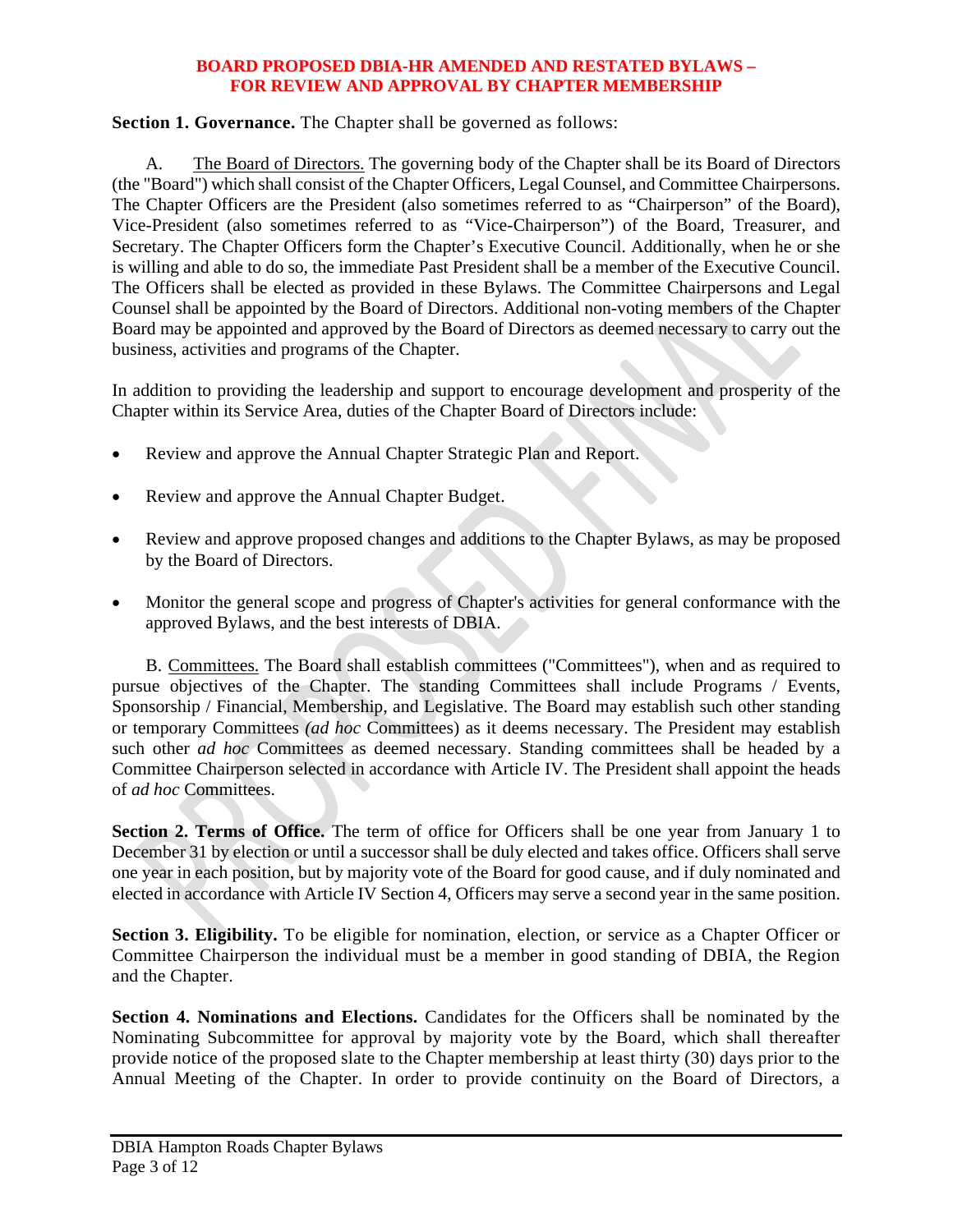progression of Board Members shall be proposed by the Nominating Subcommittee as follows, provided the applicable individuals are willing and able to so progress:

| <b>Board Current Position</b> | <b>Board Nomination Position</b> |
|-------------------------------|----------------------------------|
| President                     | Immediate Past President         |
| Vice-President                | President                        |
| Secretary                     | Vice-President                   |
| <b>Committee Chairpersons</b> | Secretary                        |

The Nominating Subcommittee shall be appointed by the Board, which when they are available and willing to participate in the process shall consist of the Immediate Past President (Nominating Subcommittee Chairperson), current President, current Vice President and two other Chapter Members selected by the Nominating Subcommittee Chairperson who are not current Board Members. The Board's notice of the slate to the Chapter membership for membership approval may be by letter, telephone conference, voicemail, email, or other technologically available means as chosen by the Board. Election shall be by a majority of the members of the Chapter in good standing with voting rights.

**Section 5. Position Vacancies.** The Board of Directors may declare a vacancy in any Board seat or elected office other than the office of President, as the result of a resignation, ineligibility or incapacity to serve. The President shall fill such vacancy by appointment until the next Annual Meeting of the Chapter with the majority consent of the Board. A vacancy in the office of the President as the result of resignation, ineligibility or incapacity to serve shall be filled automatically in succession by the Vice-President or Secretary in that order. The Board shall fill any vacancy in the Chairperson of any Committee.

## **Section 6. Removal from Office.**

A. Failure to Attend Meeting of the Board. Any Member of the Board who does not attend at least half of the scheduled Chapter Board meetings during a twelve (12) month period may be removed from the Board by majority vote of the other Board members, unless excused for special circumstances by the President. Each year the Board of Directors will review Board Members' activity prior to the Annual Meeting and present either acceptance of performance or flag for discussion Board Members who have become inactive or are otherwise not fulfilling their obligations and expectations as a Board Member.

B. Removal for Cause. An Officer or Committee Chairperson may be removed for cause by majority vote of the remaining members of the Board of Directors, following official notification to such individual and thirty (30) days during which such individual, at a meeting of the Board, shall be given the opportunity to demonstrate as to why he or she should not be removed. After the individual has presented their reasoning for not being removed, the Board shall issue a written decision to the individual within 10 days.

## **Article V. Primary Duties of the Officers**

## **Section 1. The Chapter President (also known at time as Chairperson of the Board):**

 The primary liaison between the Regional and Chapter leadership and serves on the Board of Directors for the Region.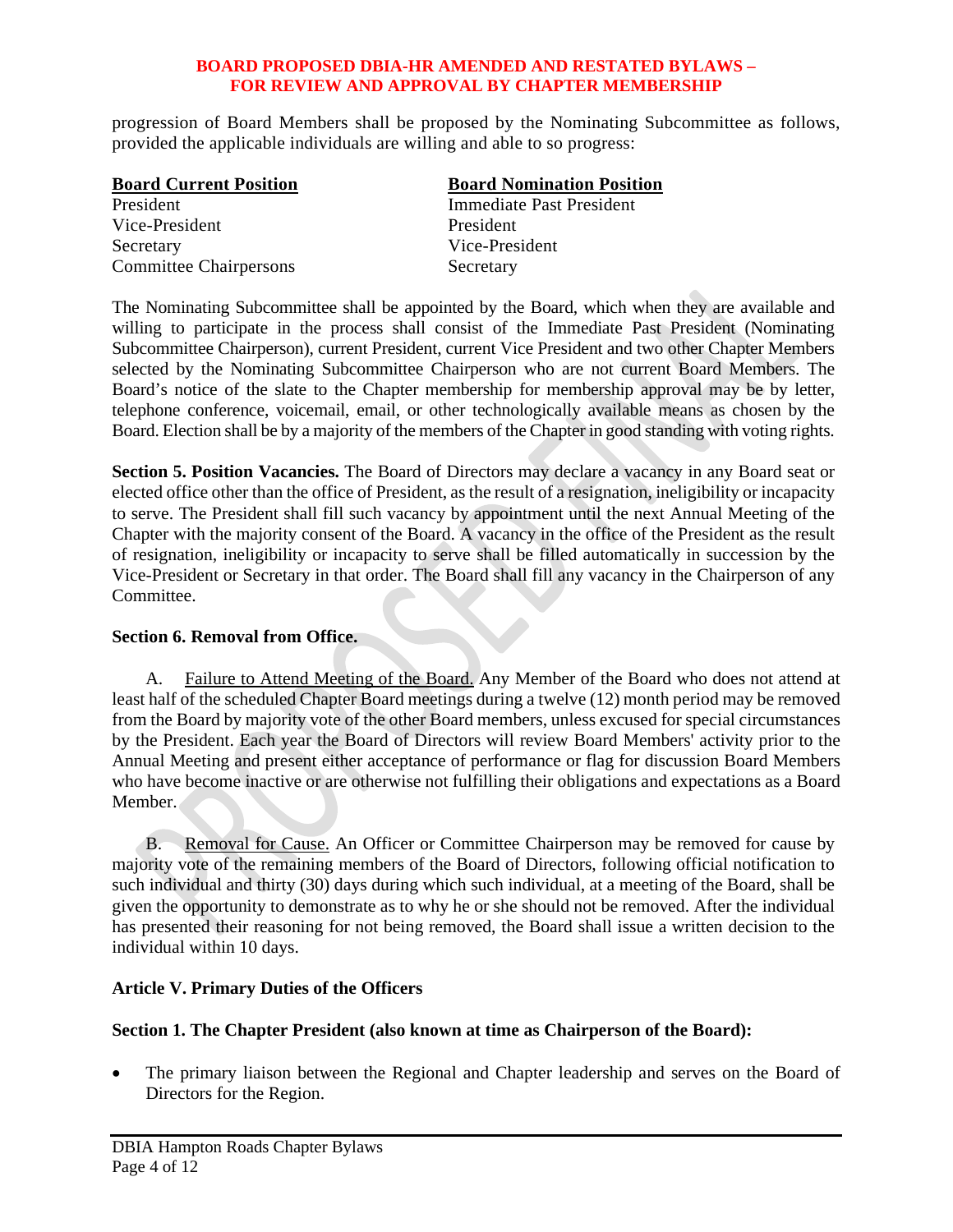- Represents the Chapter at Regional DBIA meetings and workshops and presents Chapter issues in Regional DBIA forums.
- Serves as President of the Chapter Board of Directors.
- Responsible for the Chapter's adherence to DBIA policies and Chapter Bylaws and good administrative practices.
- Schedules and presides over all Chapter-wide meetings and events.
- Responsible for the financial and membership accounting of the Chapter to the Region.
- Ensures Chapter programs and activities are consistent with DBIA policies, goals, and objectives.
- Responsible for the proper and lawful use of the DBIA name, logo, copyrights and other registered marks in accordance with established procedures.
- Presents the annual report to the Region of Chapter activities.

## **Section 2. The Chapter Vice-President (also known as times as Vice-Chairperson of the Board):**

- Performs the duties of the Chapter President in the absence or incapacity of the Chapter President.
- Serves as Vice-President of the Board of Directors.
- Acts as liaison between the Chapter and local/state officials.
- Oversees recruitment of new members for DBIA National, Regional, and Chapters.
- Develops and manages the standing and *ad hoc* Committees, reviews their charges and scope of activities, oversees development of the Committee activities, objectives, strategic plans and budgets, and monitors general progress of their activities.

# **Section 3. The Chapter Secretary (also known at times as Secretary of the Board):**

- Serves as Secretary of the Board of Directors.
- Creates and maintains records of Chapter meetings and correspondence.
- Maintains the current Chapter Bylaws and all approved changes thereto. Maintains the Chapter's formal documentation such as Region authorizations of the Chapter, Committee Charges, Board of Directors and Committee Reports, Regional DBIA reports, and the like.
- Prepares and issues Minutes, and maintains documentation of Board meetings, Chapter business meetings, and other events which need to be documented including approved decisions and actions.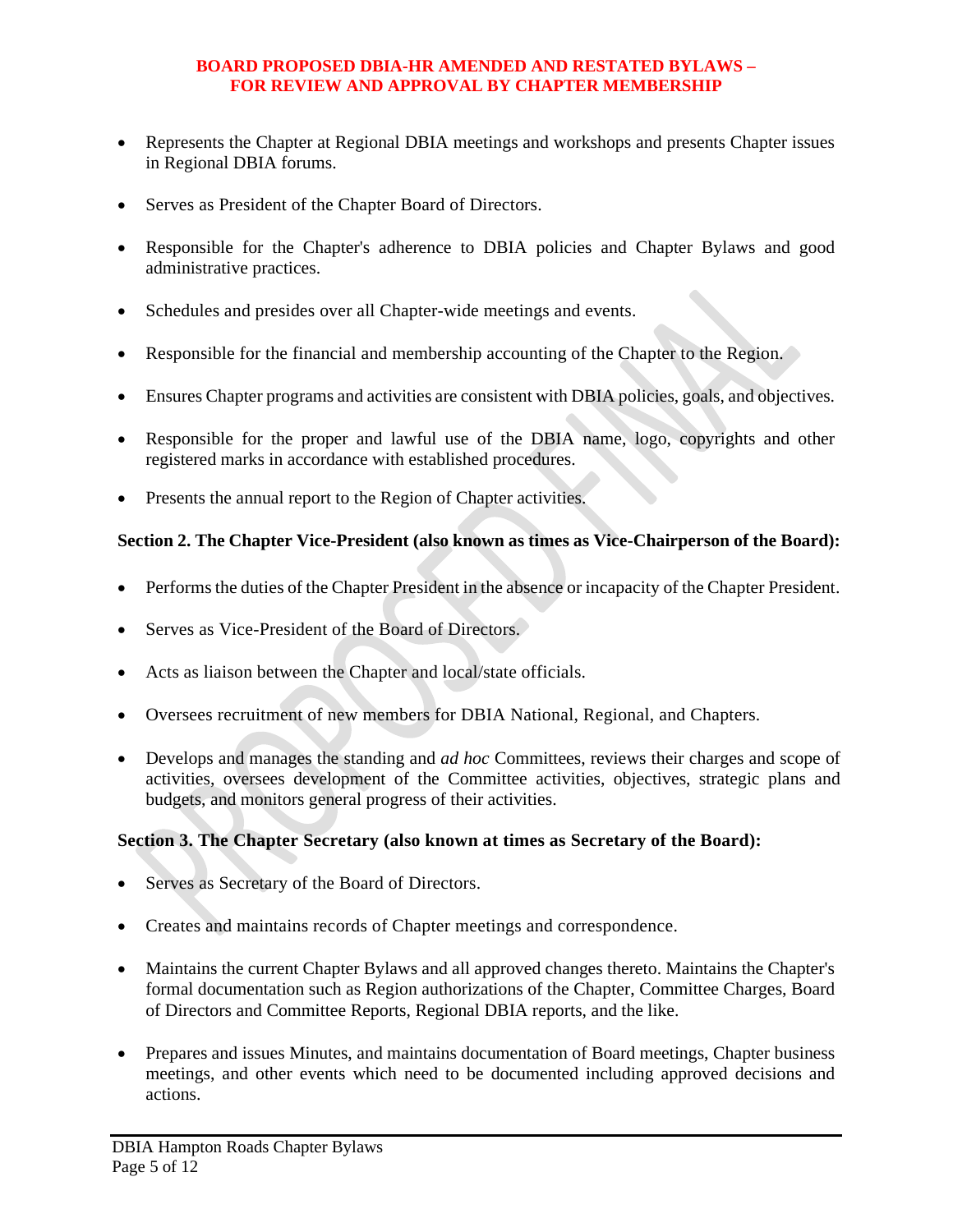- Formulates and issues notices, announcements, general news, and the like to the Chapter membership.
- Maintains the historical record of the Chapter, including copies of articles, press releases, and the like.
- Coordinates with the Region on administrative matters affecting the Chapter.

## **Section 4. The Chapter Treasurer (also known at time as Treasurer of the Board):**

- Serves as Treasurer of the Board and on the Executive Council.
- Manages the Chapter fiscal matters, including relating to dues, revenues, and receivables.
- Authorizes and signs all disbursements of Chapter Funds and obtains prior approval of the President or of the President is unavailable or absent the Vice-President for disbursements of a specified delegated amount or of certain types as established by the Executive Council.
- Approves authorized event budgets and reviews status of events to ensure they stay on budget; and supports authorized events with funding as required.
- Monitors revenue and expenses and maintains the Chapter's financial records.
- Maintains Chapter bank account(s).
- Prepares annual Chapter budget proposals with inputs from the Executive Council and others as required and presents proposals to the Board for approval.
- Reports Chapter financial status to the Executive Council and Board.
- Coordinates and oversees the preparation and submission of applicable reporting, reviews, audits of the Chapter's finances.
- Coordinates with the Region on financial matters.

## **Section 5. The Chapter Past President (also known at times as Past Chairperson of the Board):**

- Provides counsel and guidance to the Executive Council and Board and assists in the development, updating, and monitoring of strategic plans of the Chapter.
- As directed by the Board, leads special task forces and provides leadership and support regarding special issues with the Region and DBIA National.
- Chairs the Nominating Subcommittee, with other Chapter members, to develop slates of candidates for election or appointment to the Officer and Committee Chairperson positions.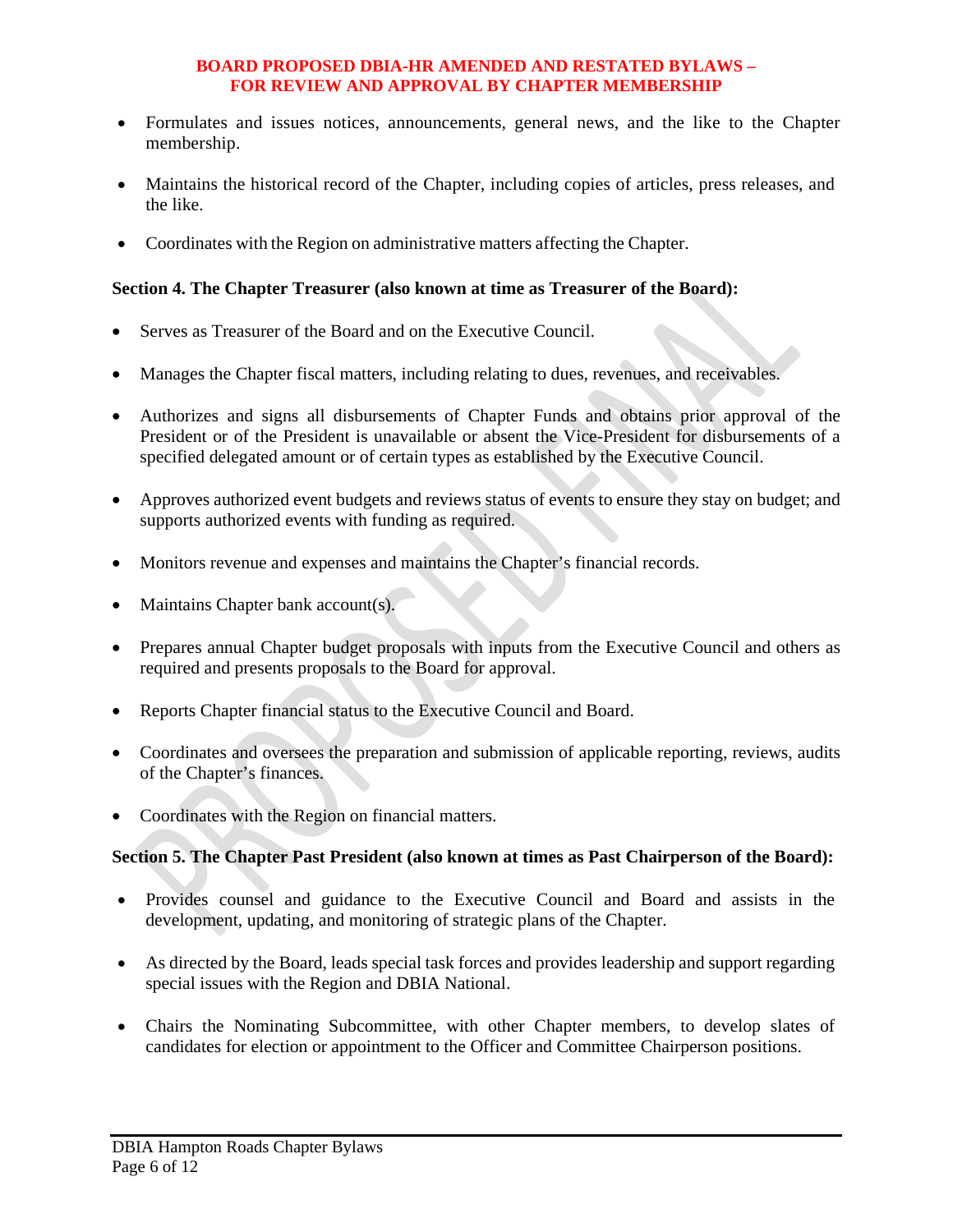## **Section 6. Legal Counsel:**

- Maintains the current Chapter Bylaws and approved amendments; assist the Executive Council with formulation and evaluation of proposed Bylaws changes.
- Reports to the Executive Council and Board on federal, state, and local legislative activities and matters of interest to the Chapter and DBIA.
- Provides legal counsel to the Executive Council and Board as requested by them.

# **Article VI. Chapter Committees**

**Section 1. Standing and Ad Hoc Committees.** The Chapter Board oversee the Chapter's Standing Committees and Ad Hoc Committees. Committees will be headed by the Committee Chairperson, who will be accountable to the Board. Each Committee will have a defined charge and general scope of activities, as provided in these Bylaws and as otherwise approved by the Board. The Committee Chairperson may establish an Associate Committee Chairperson, Subcommittees and Subcommittee Chairpersons to plan and carry out activities within the approved Charge of that Committee.

**Section 2. Membership; Limitation on Membership.** No individual member of the Chapter shall be on more than two (2) of the Committees. The Chairperson shall determine the maximum number of members on each committee.

**Section 3. Policies and Procedures.** Committees will plan and conduct their activities in accordance with the policies and procedures of DBIA, and within the Charter and Bylaws of the Region and the Chapter. Committees will conduct meetings consistent with Robert's Rules of Order (Revised).

**Section 4. DBIA National Committee.** Each Committee Chairperson will become informed of the DBIA National and Regional Committee that is most related to the respective Chapter Committee, and that will become associated with that DBIA National and Regional Committee to represent Chapter interests and leverage the National and Regional Committee resources to assist the Chapter.

## **Section 5. Committee Planning and Reporting**

- Each year, Committees will develop their plan of activities and make an associated budget request. Upon review and approval of the Chapter Board of Directors, Committees will implement their activities within the approved budget amounts. Adjustments to Committee budgets, which will not cause the Chapter total budget to be exceeded, may be approved by the Chapter Board of Directors.
- Committee Chairpersons will prepare and present an annual report to the Chapter Board of Directors, which indicates their progress in implementing the Committee plan of activities. Verbal or written reports and hand-outs will be given at each Board Meeting.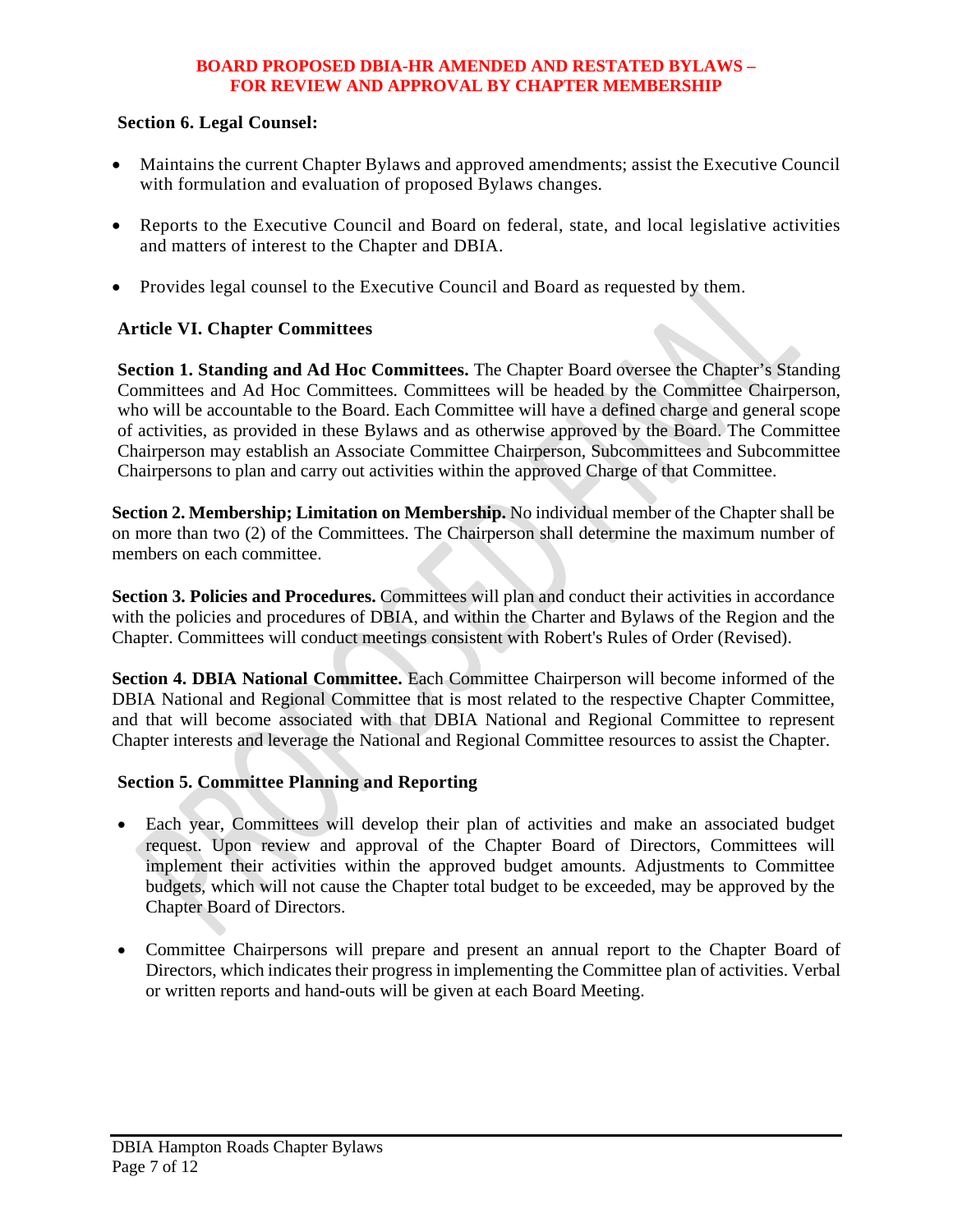#### **Section 6. Standing Committees**

- **Programs / Events Committee** 
	- o Plan and deliver educational programs that include topics of interest to the Chapter that further the interests of DBIA.
	- o Manage programs within budgets established and approved by the Board.
	- o Provide an adequate number of events to keep the Chapter membership engaged and interested in Chapter activities.
	- o Provide programs throughout the Chapter in order to adequately support all areas within the Chapter.
	- o Establish and maintain social media for communications.

## **Membership Committee**

- o Recruit new members and retain existing members.
- o Regularly contact members of the Chapter to learn how DBIA can better support them.
- o Review the membership retention reports from DBIA National and encourage members that have dropped their membership to renew, especially Industry Partner companies.
- o Prepare lists of non-member companies and recruit them to become members of DBIA.
- o Contact DBIA individual members of potential Industry Partner companies and encourages them to upgrade their membership to Industry Partner status.

## **Sponsorship Committee**

- o Develop an annual budget.
- o Develop sources of revenue to offset Chapter expenditures.
- o Work with Program/Events Committee to obtain paid sponsors to reduce the costs for member attendance.

## **Legislative Committee**

o Coordinate with Region to review and monitor existing and new legislation within the Chapter Area that impacts the use of design-build.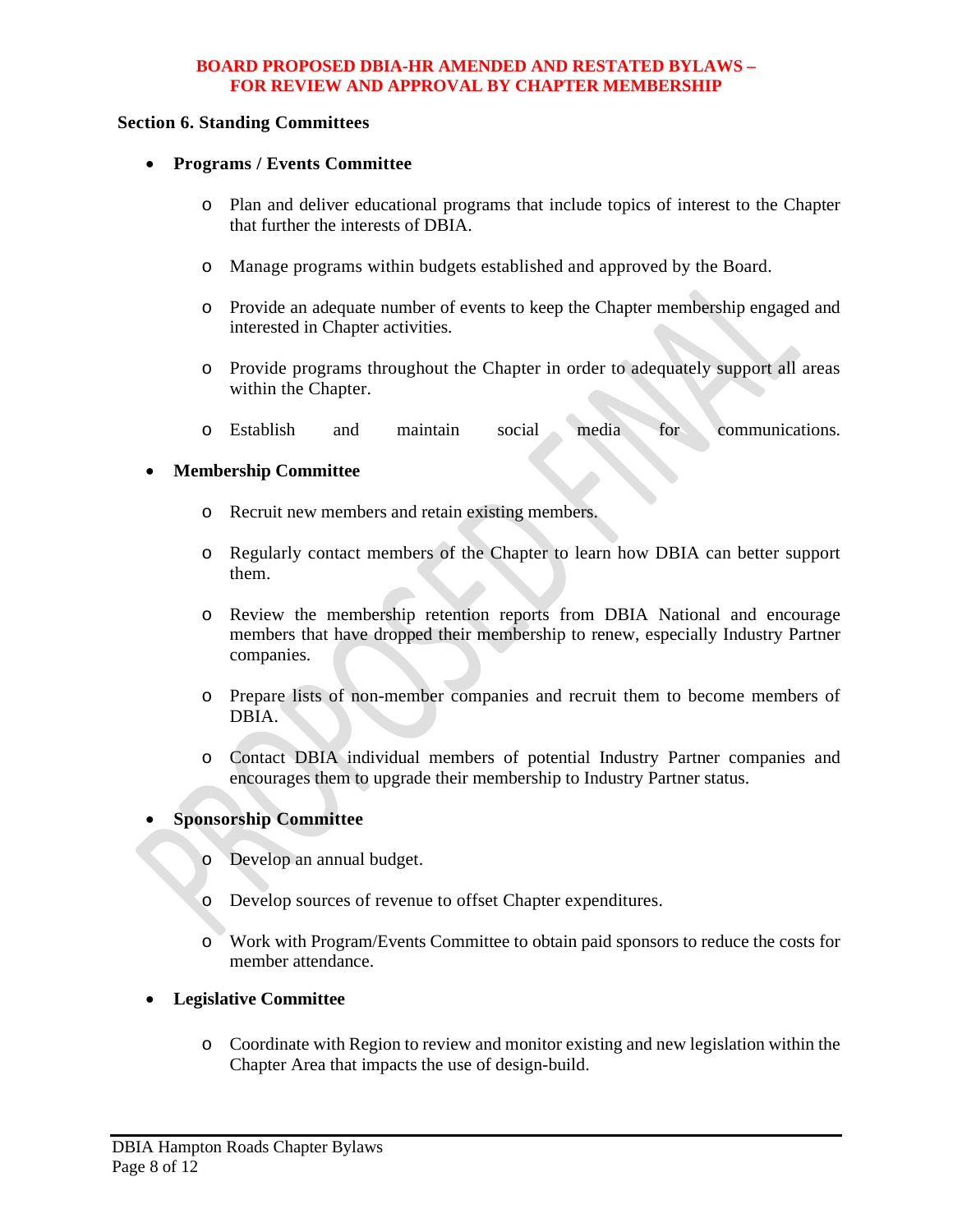o Liaise with owner and industry groups to inform them of design-build legislation within the state and local governments, and garner support for such legislation that impacts the use of design-build.

**Section 6. Owners Council.** The Chapter shall encourage the development and maintenance of an Owners Council to provide a forum where owners, both members and non-members, can meet together or with non-owner members to discuss and share design-build experiences and best practices, discuss and present topics of interest and provide networking opportunities, encourage the use of design-build through presentations, conferences, and other personal contacts / relationship building, and otherwise encourage owner membership in DBIA. The President shall appoint the chair for the Owners Council and other Board or Member representatives as the President deems appropriate. The Chair of the Owners Council shall develop and maintain programs and processes for meeting the purposes of the Owners Council and report activities and developments to the Board.

## **Article VII. Chapter Business Meetings**

**Section 1. Meetings of the Board.** The Board shall meet at least four (4) times each year at the call of the President to carry out its duties and address any other special issues which requires the attention of the Board. In the discretion of the Board, as many as two (2) of its meetings may be held in conjunction with other meetings. A majority of the voting members of the Board constitutes a quorum for conducting Board business. All Members of the Board shall have one (1) vote and decisions shall be made by simple majority of the Members of the Board present. If the vote is tied, the Chairperson of the Board shall decide the issue.

**Section 2. Participation in Meetings of the Board by Telephone, Video Conferencing, and Other Alternative Communications Methods.** Any member of the Board may participate in a meeting of such body by, or the meeting may be conducted through, the use of any means of communication by which all persons participating in the meeting may hear each other during the meeting. A member of the Board participating in a meeting by this means is deemed to be present in person at the meeting and shall be entitled to vote on all matters brought before such body.

**Section 3. Annual Meeting.** The Chapter shall hold an Annual Meeting of the Chapter membership to conduct other official business of the Chapter. The Annual Meeting of the Chapter may, upon proper notice, be held in conjunction with the Annual Meeting of the Region. Members of the Chapter, in good standing, and present, shall constitute a quorum.

**Section 4. Chapter Meetings.** The Chapter shall hold at least four (4) meetings per year, not less than one (1) every three (3) months, among other things, to provide educational/networking opportunities for all Chapter members. The Annual Meeting of the Chapter may be held in conjunction with a Chapter meeting.

**Section 5. Participation in Annual and Chapter Meetings.** Attendees at the Annual Meeting and at Chapter meetings shall be Chapter members in good standing and invited guests. Prospective DBIA and Chapter members may be invited by a member in good standing.

**Section 6. Records of All Meetings.** Minutes of all Board and Chapter meetings and events shall be prepared by the Chapter Secretary or his or her designee and maintained for the administrative record and for preparing annual reports to the Region and DBIA.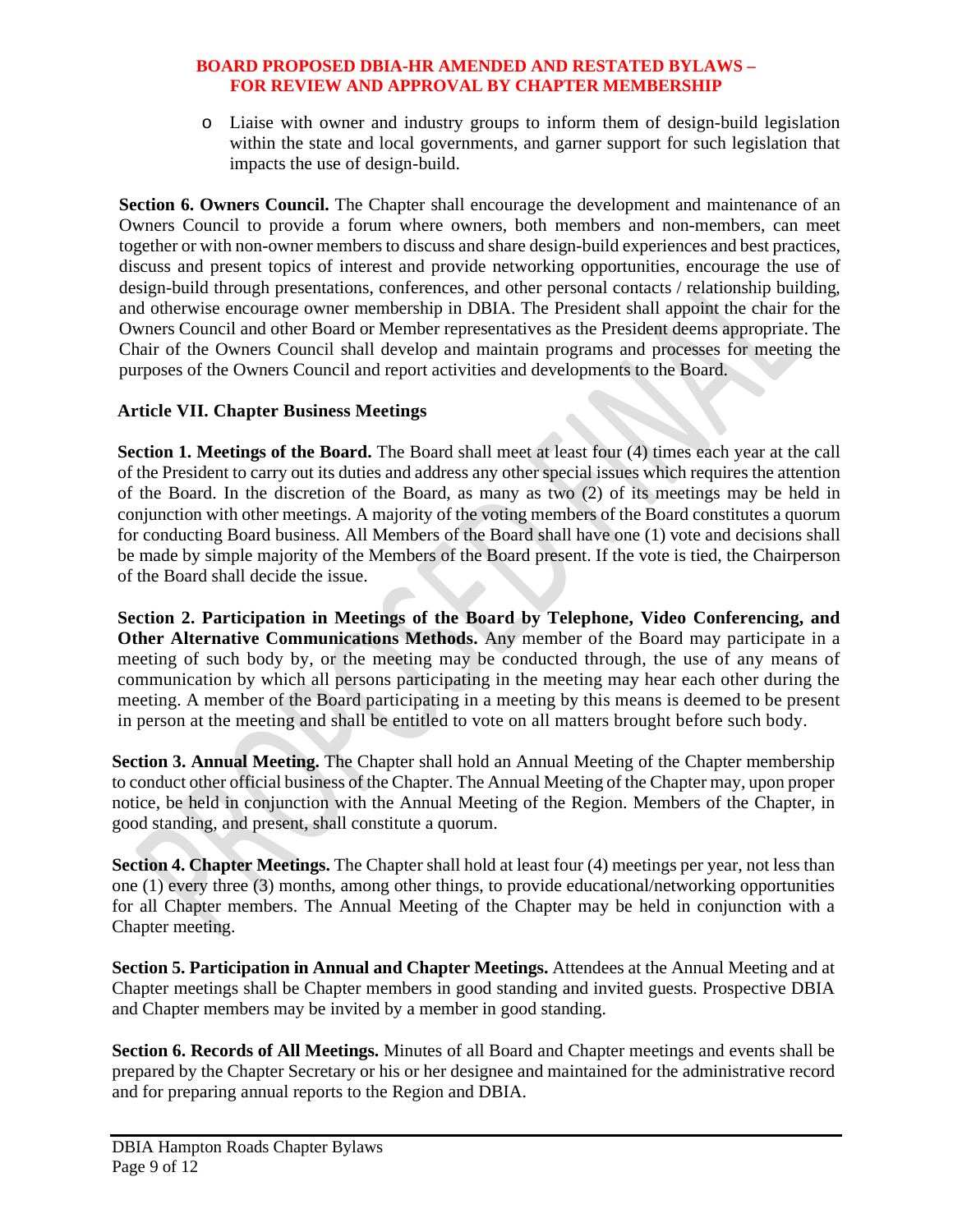**Section 7. Voting.** Unless otherwise specified in these Bylaws, all decisions for Board, Council, Committee, or Membership meetings requiring voting shall be determined by simple majority of applicable members present and any qualified member voting ballots received prior to the start of the meeting. Voting members may cast absentee ballots in advance of a business meeting. Upon prior request and for good cause shown that is acceptable to the President or alternative the acting chair of the applicable meeting, proxy voting may be permitted provided: a) no more than one voting member casting his or her vote may announce in advance his or her authorization to cast the proxy vote of no more than one person eligible to vote but who is absent with cause; and b) the absent person for whom vote was approved for proxy voting shall confirm his or her ratification of the proxy vote**.** 

**Section 8. Notice of Meetings.** Notice of all Board meetings shall be given no less than fifteen (15) days prior to the date a meeting is held unless such notice is waived by vote of those members participating at the meeting. Notice of the Annual Meeting and Chapter meetings shall be sent to all Chapter members at least thirty (30) days prior to the meeting date.

**Section 9. Rules.** All meetings of the Board and Chapter shall be conducted in accordance with the parliamentary procedure of Robert's Rules of Order (Revised).

**Section 10. Action without a Meeting.** Unless otherwise restricted by the Regional Charter or these Bylaws, any action required or permitted to be taken at any meeting of the Executive Council or the Board may be taken without a meeting with unanimous consent of the Executive Council or Board, as applicable. Additionally, members of the Executive Council or Board may consent to or vote by email respecting matters requiring consent or vote; provided the email includes the member's electronic signature. Consents, minutes of actions taken, and emails respecting actions without a meeting shall be included with the records of the Board.

**Section 11. Virtual or Hybrid Meeting**. Upon determination by majority of Board that good cause exists, meetings of the Chapter, including Board, Committee, and Member meetings may be held as "virtual-only" or "hybrid" meeting that include virtual participation of Members by remote means. Reasonable measures shall be implemented for such meetings allowing for the verification of participant identification, provide reasonable opportunity for such members to participate in the meeting, and provide, as applicable, reasonable opportunity to vote during the meeting. Such good cause includes, but is not limited to, circumstances by which in-person meetings would or could detrimentally impact health or safety or violate applicable laws, rules, regulations, or guidelines.

# **Article VIII. Existence of Conflict, Disclosure.**

**Section 1.** Directors, officers, employees and contractors of the Chapter should refrain from any actions or activities that impair, or appear to impair, their objectivity in the performance of their duties on behalf of the Chapter.

**Section 2.** A conflict of interest may exist when the direct, personal, financial or other interest(s) of any director, officer, staff member or contractor competes or appears to compete with the interests of the Chapter.

**Section 3**. If any such conflict of interest arises the interested person shall call it to the attention of the Board of Directors for resolution. If the conflict relates to a matter requiring Board action,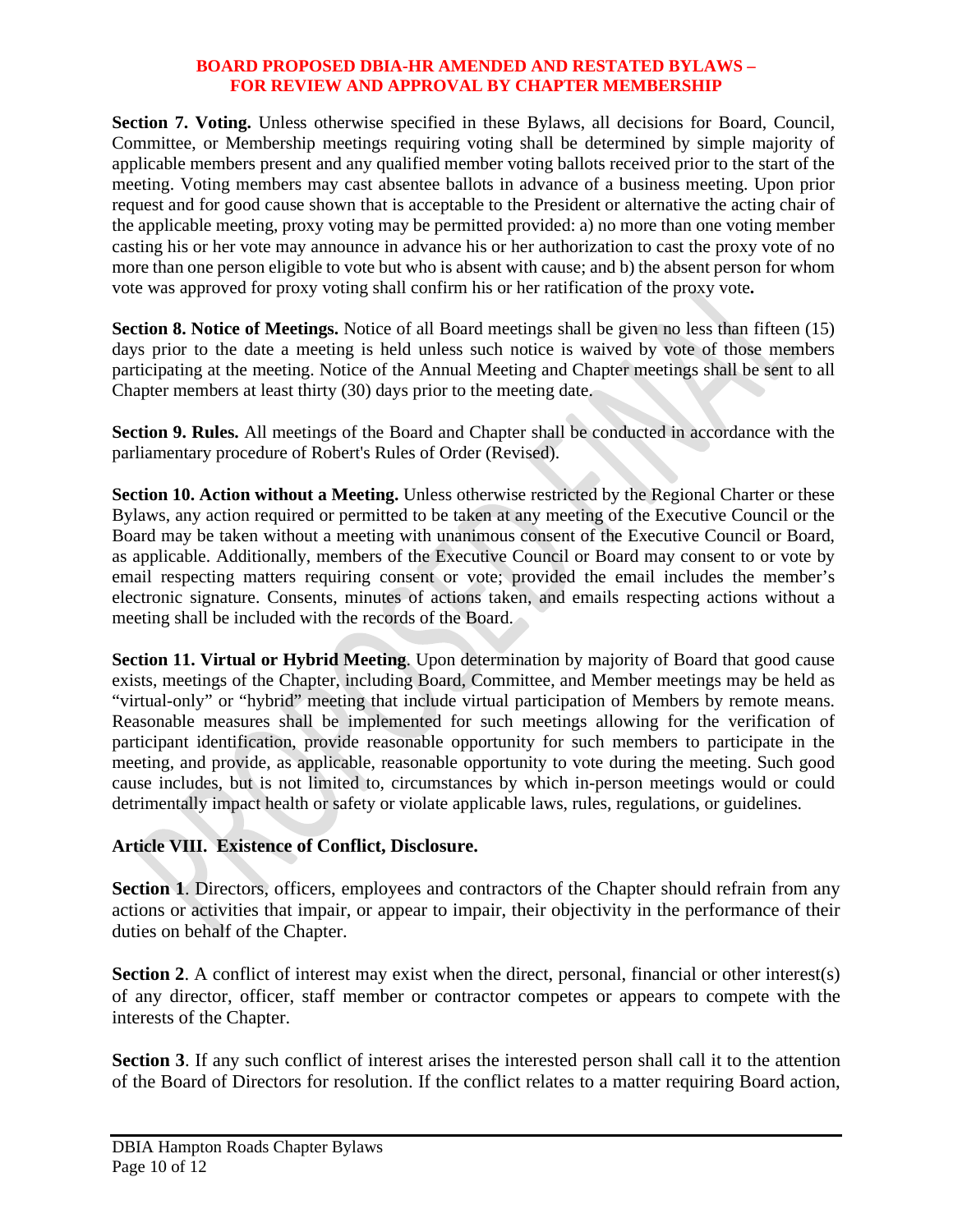such person shall not vote on the matter. When there is a doubt as to whether any conflict of interest exists, the matter shall be resolved by a vote of the Executive Council, excluding the person who is the subject of the possible conflict.

**Section 4.** No member of the Chapter shall receive any pecuniary gain or profit, incidental or otherwise, from Chapter or Regional activities.

# **Article IX. Chapter Finance**

**Section 1. Fiscal Year.** The fiscal year of the Chapter shall be January 1 through December 31.

Section 2. Financial Procedures and Records. Chapter financial procedures and records shall be done and maintained in accordance with generally accepted accounting standards and principles. Financial records will be maintained and available upon reasonable request of members. Chapter activities shall be consistent with the Chapter's tax-exempt status, and shall not violate applicable laws, rules, codes, ordinances, or regulations.

**Section 3. Chapter Budget.** The Annual Budget of the Chapter shall be developed by the Executive Council and approved by the Board. Amendments may be proposed and approved during the fiscal year as required or deemed appropriate.

**Section 4. Chapter Assets.** The Chapter shall not purchase or maintain assets other than as approved by super majority of the Board. Should the Chapter be dissolved for any reason, all assets, after payment of all just debts, shall be transferred, without restrictions, to the Region.

# **Article X. Indemnification**

Board of Directors members, Committee Chairpersons, and members of Committees, employees of the Chapter, and other persons who may from time to time be designated by the Board to perform official duties on behalf of the Chapter, shall be indemnified by the Chapter and Region against all reasonable expenses and liabilities including attorney fees, reasonably incurred or imposed upon them in connection with any proceeding to which they may be made a party, or in which they may become involved, by reason of being or having been a Board member, officer, employee, or person acting on behalf of the Chapter and/or the Region, except in such cases wherein the Officer, employee or person is adjudged guilty of willful misfeasance or malfeasance in the performance of duties. The foregoing right of indemnification shall be in addition to and not exclusive of all other rights to which the indemnified may be entitled. The Region shall purchase liability insurance to cover Chapter Board members and Officers carrying out the business of the Chapter, unless voted otherwise by the Regional Board of Directors, on an annual basis. Such insurance may be purchased for the Chapter and Region by DBIA National. The Region shall also purchase comprehensive general liability insurance in order to protect the Chapter and Region from general liability.

# **Article XI. Dissolution**

The Chapter may be dissolved by revocation of, or failure to renew, the Charter of the Region by the National Board of Directors of the Design-Build Institute of America, or upon request of the Regional Board of Directors with the approval of the National Board of Directors of the Design-Build Institute of America.